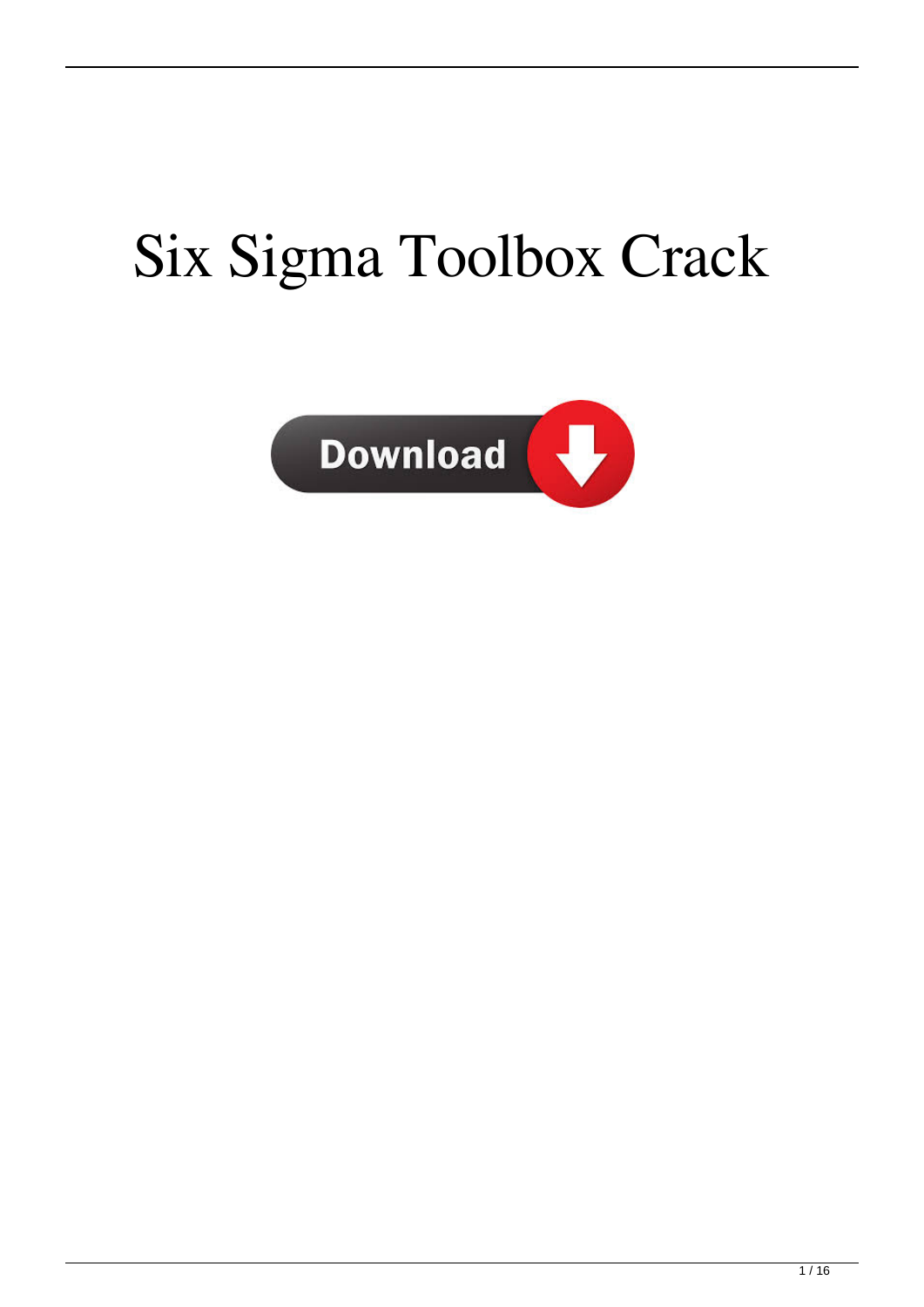Six Sigma Toolbox is a handy set of utilities especially designed for Microsoft Excel and which provide several capabilities including statistics and Mote Carlo simulations. The program has a simple and easy-to-use user interface. Various operations can be performed, such as importing/exporting data or creating a new spreadsheet, analysis of Pareto charts, Monte Carlo simulations, Kalman filtering and Bayesian analysis. Six Sigma Toolbox has a handy wizard for opening a new Excel spreadsheet. Six Sigma Toolbox works in Windows 7, 8, Windows 10 and Windows Server 2016. It requires Microsoft Excel to be installed. Six Sigma Toolbox Basic Features: 1. Import Excel data from files, Web sites and databases. 2.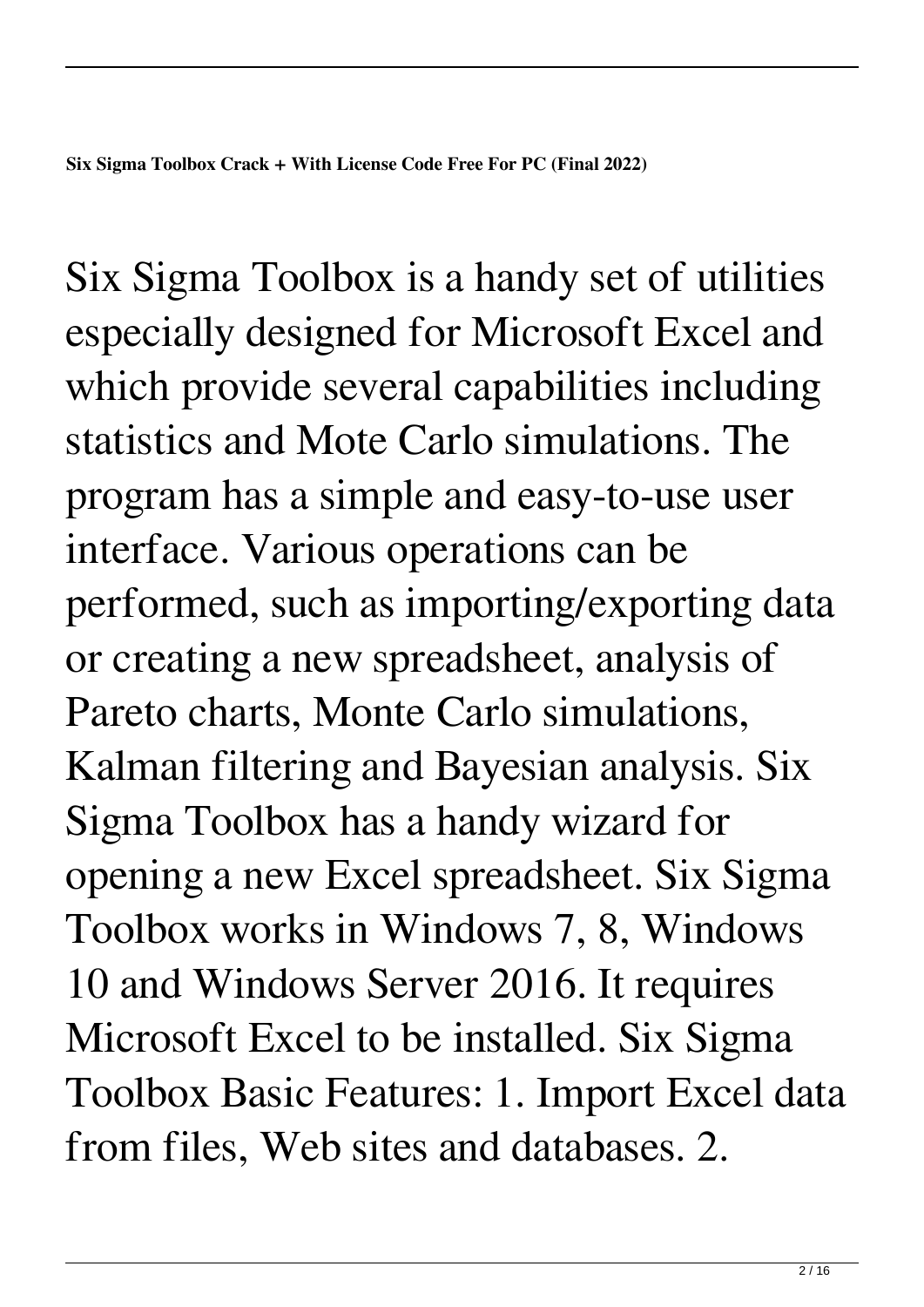Export data to Excel. 3. Check the data's quality. 4. Calculate statistics for numerical data (mean, maximum, minimum, standard deviation, coefficient of variation and more) or for strings (length, proportion and more). 5. Set Pareto charts for numerical data. 6. Set scatterplots for numerical data. 7. Create a bar chart for numerical data. 8. Create a pie chart for numerical data. 9. Create a box chart for numerical data. 10. Create a line chart for numerical data. 11. Make statistical calculations for any type of data. 12. Analyze the quality of data by comparing the results with the acceptable limits. 13. Assess the probability of random data from the corresponding population. 14. Make a Monte Carlo simulation. 15. Make a Kalman filtering for continuous data. 16. Make a Kalman filtering for discrete data. 17. Make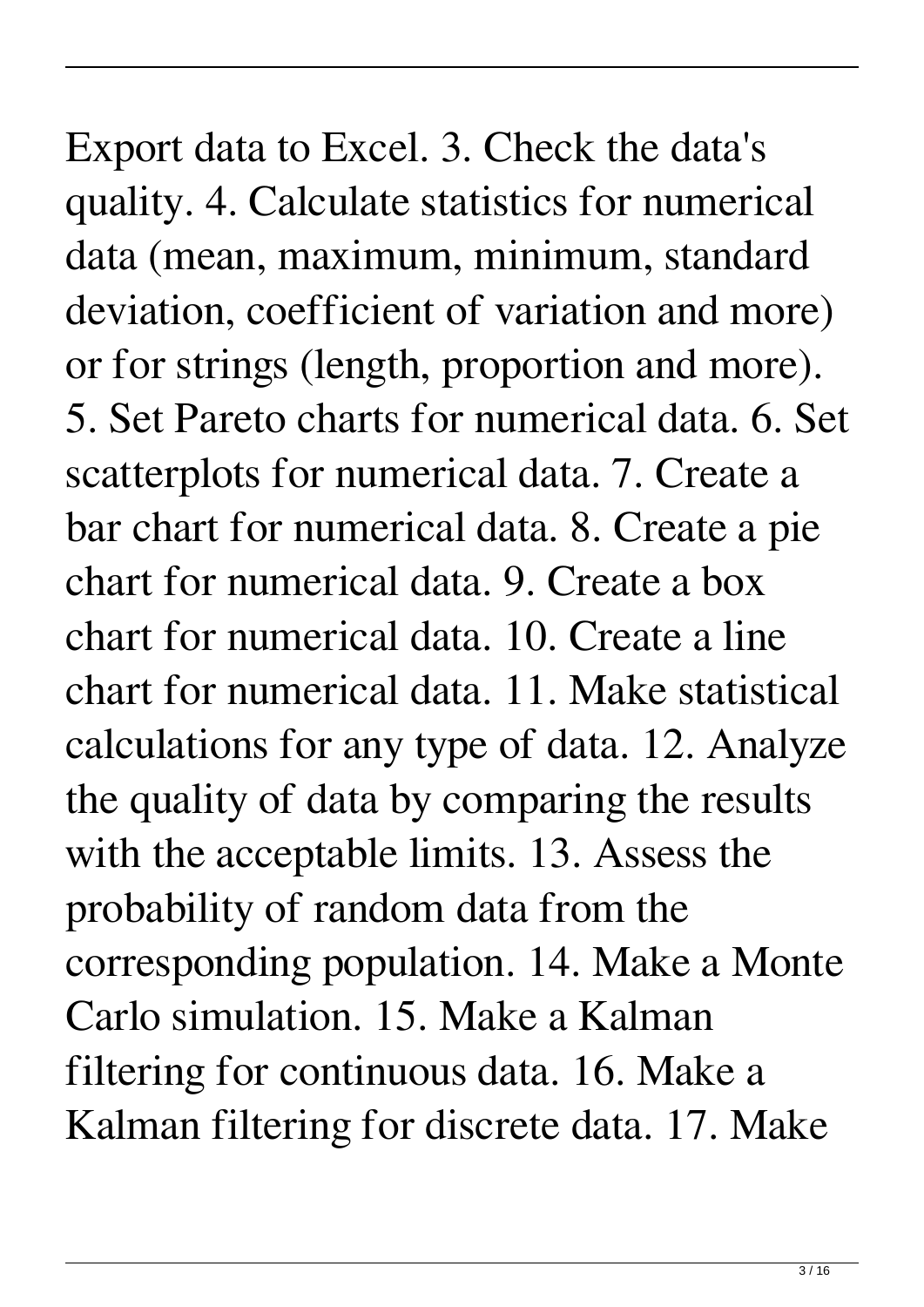a Bayesian analysis for discrete data. 18. The program offers you a help file and allows you to get online support. Excel Template Download - A set of Excel workbooks with templates for doing Statistical Calculation. There are six workbooks in total. One excel template workbook has one excel workbook and it has templates. The rest workbooks are templates in Excel. It has templates for doing statistical calculation in Excel and Data Warehouse. POWERPoint POWERPoint is a versatile and easy to use desktop application for creating, editing and publishing presentations using Microsoft PowerPoint. POWERPoint provides a suite of functions such as drawing, word processing, and data analysis. There are over 500 PowerPoint templates included in this software. POWERPoint also allows you to create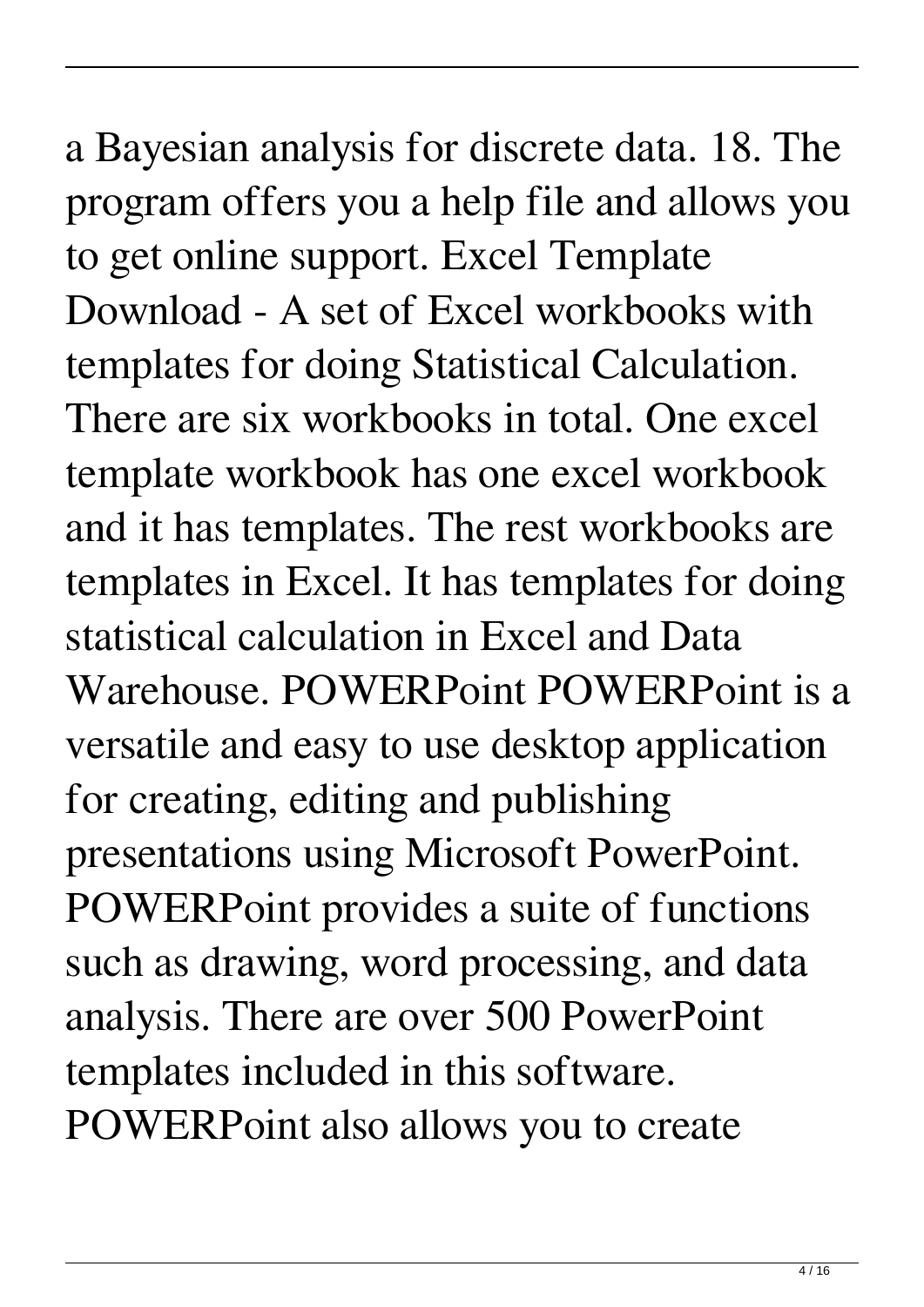### custom PowerPoint templates and

**Six Sigma Toolbox Crack+ (LifeTime) Activation Code For Windows 2022**

This macro uses a list of transactions containing sample data and a list of transactions containing desired data. When the macro is run, it inserts "ch" and "nn" with the number of rows the macros has deleted, the number of rows the macros has deleted, the number of rows the macros has inserted, and the number of rows the macros has inserted in the sheet. When the macro is run, it also inserts a "sum" calculation to produce an addition count that the macro compares to a desired sum. This macro is currently set to compare a desired sum of \$2000 to an actual sum of \$532. When you run the macro, it returns a "yes" or "no" to you. This macro enables you to analyze your database by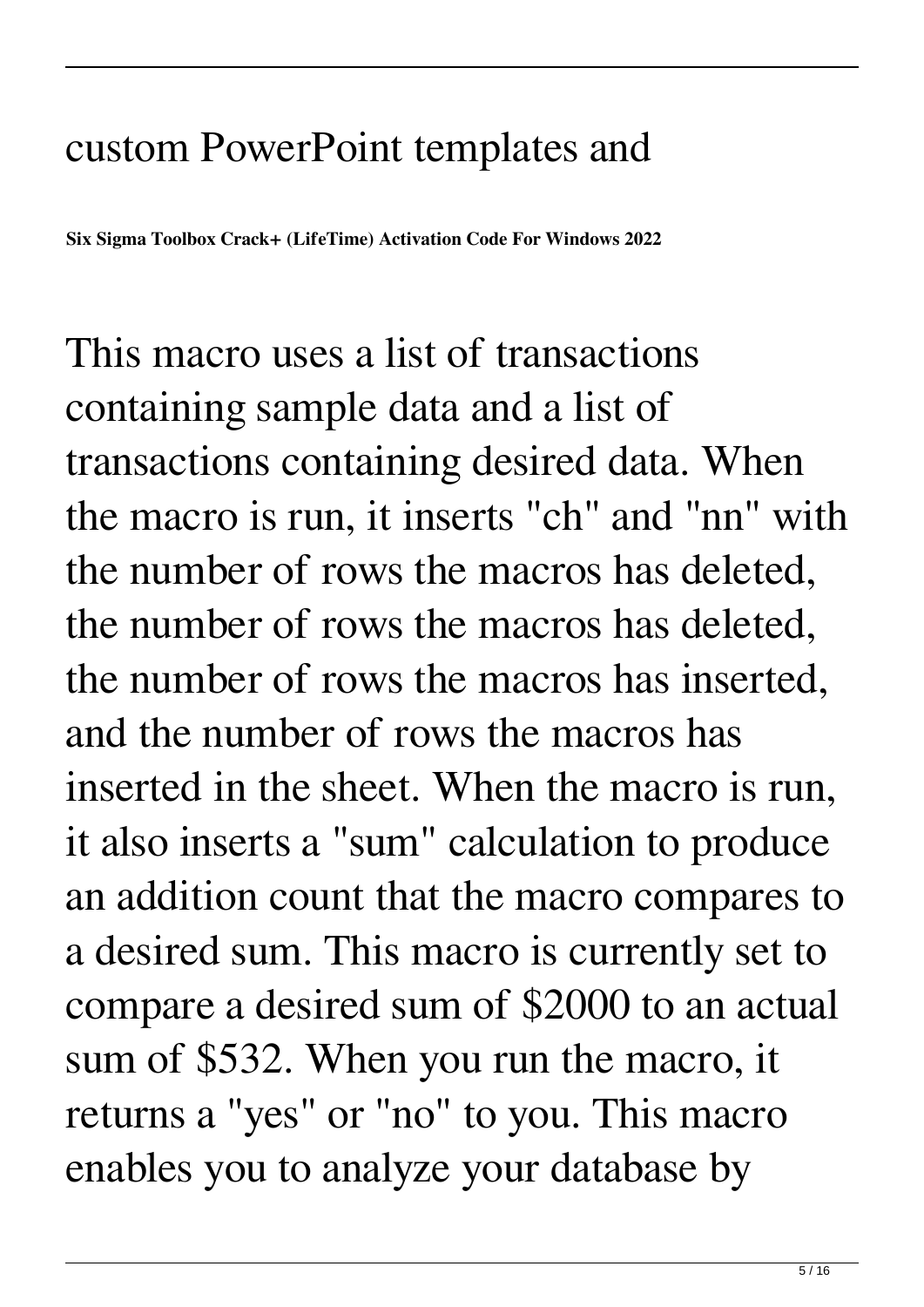# calculating the percentage of matches (lookups) for a given field using the field's specific data. The macro uses percent matches for this comparison. If you have a

database with one or more lookup fields, this macro will help you find out where the percentage matches are the lowest and where the matches are the highest. For a complete list of changes, please see the Change History. To use this macro, follow these steps: 1. In the Data window, open the recordset you want to analyze. This macro will work with any database created in Access or Excel. 2. Copy the lookup field(s) you want to analyze in the records below the lookup field(s). 3. Edit the macro (shown in the example below) to fit your needs. 4. Save the macro to your desk/document and run the macro. This macro will check for any records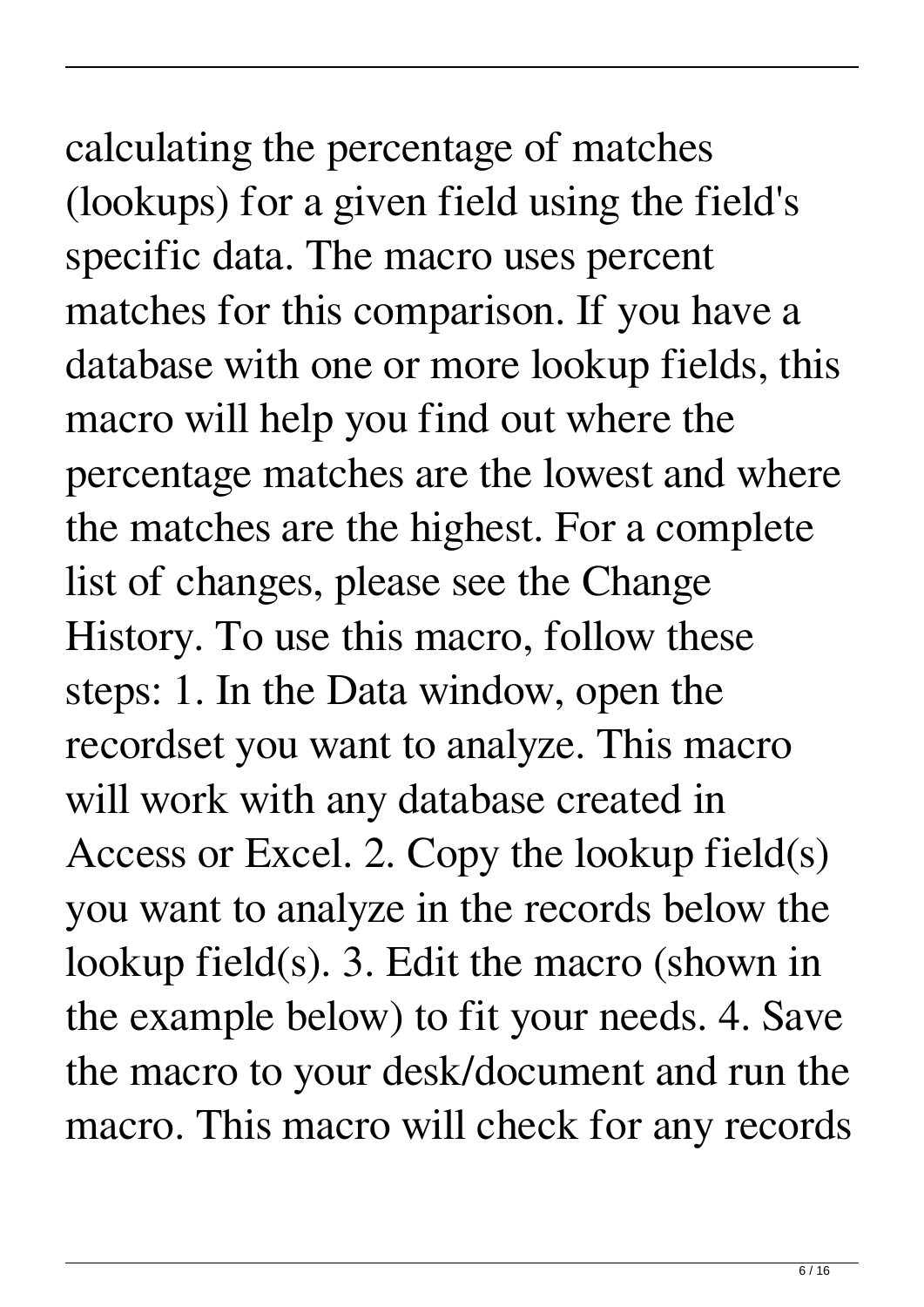## with zero matches, whether those zero matches are in the same row or the same column. It will also show you the cumulative percentage of matches across all of the records in your data. The macro in the example below shows that there is a

significant difference in percentage matches between the data below the lookup field and the data above the lookup field. The macro calculates this percentage as follows: You do not need to know anything about your data. This macro will take you through a menudriven process to help you find low or high matches. For a complete list of changes, please see the Change History. To use this macro, follow these steps: 1. In the Data window, open the recordset you want to analyze. This macro will work with any database created in Access or Excel. 2. Copy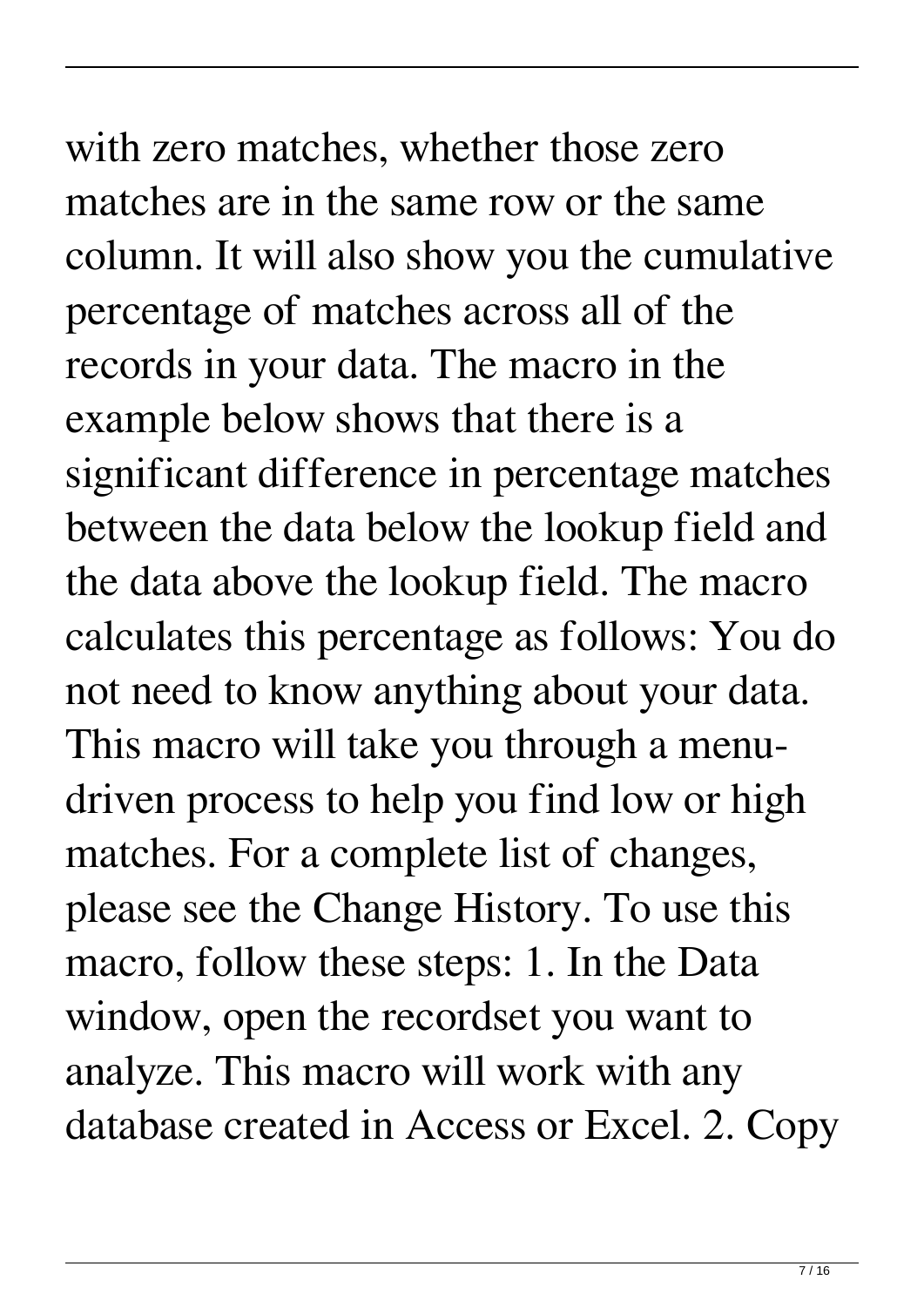### 77a5ca646e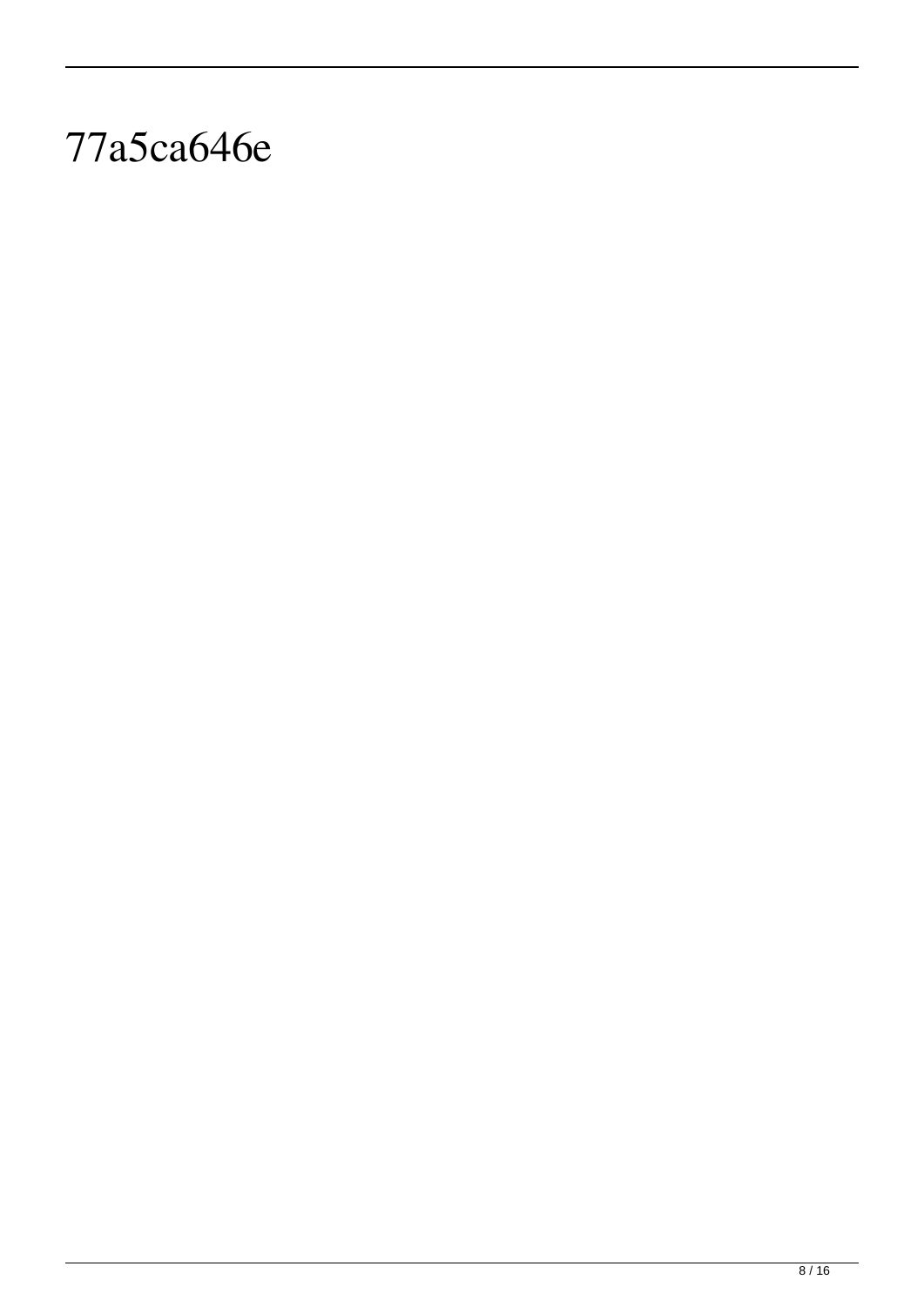Jump! Jump! is an app created by iednews and designed to help people outwit the evil schemes of dictators, enemies, and snakes in the grass. You can fight them with your wit or with your gun, but one thing is for certain: you won't get fooled again! Description: COPS SPY CAM is a spy app that allows you to capture the images and sounds of the things that interest you. With the cops spy cam you can grab images and sounds of the police, fire, and public buildings. Description: A software that's available for both the iPhone and Android mobile operating systems, "SXCalc" is a superb and easy to use scientific calculator. Description: Popfly - Website Popfly is a Swiss company that makes a free website builder available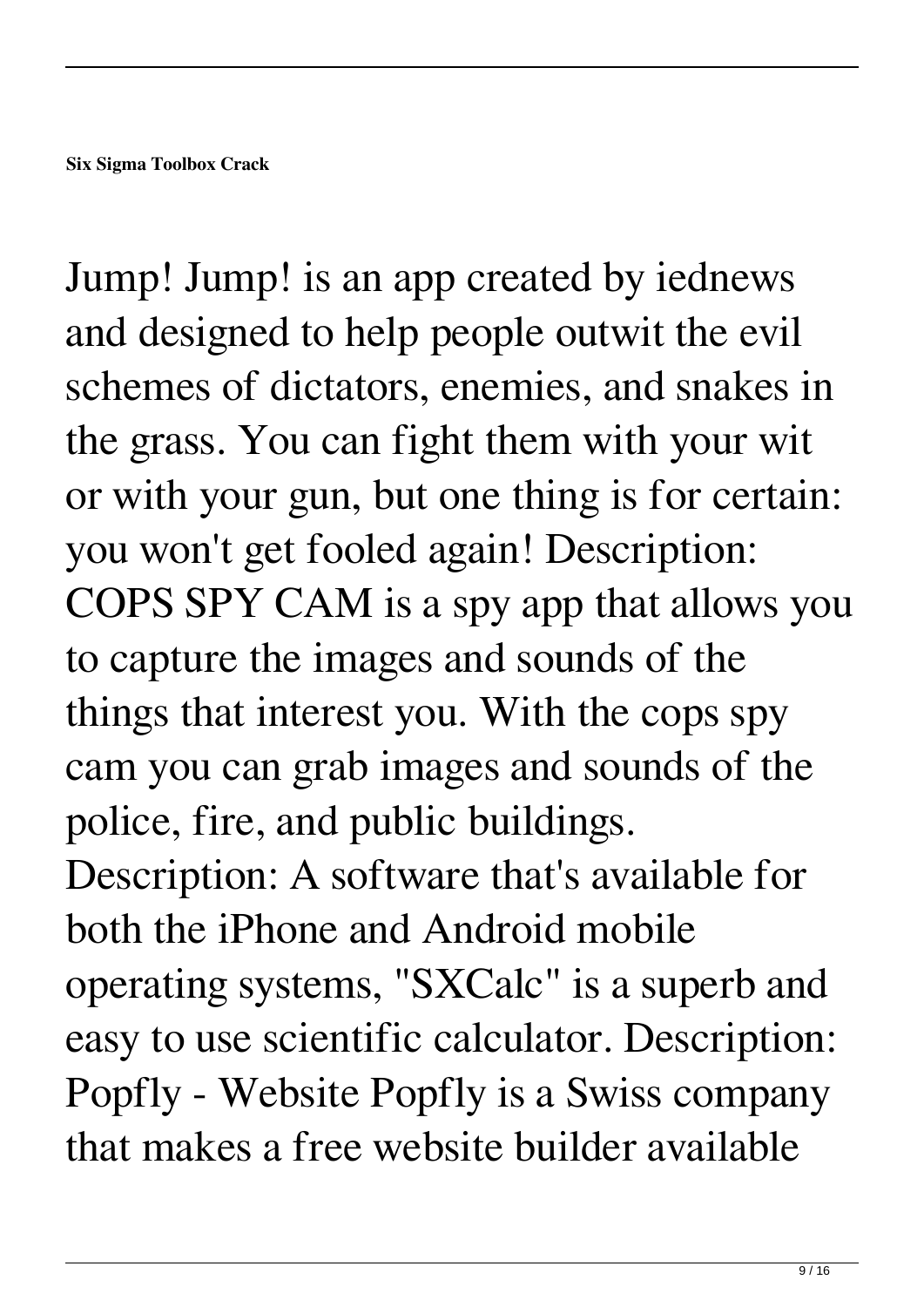for download. The tool, called Popfly, has a pleasant appearance, but it is quite limited. It does not give you any database management, and the tool does not have any automatic publishing options. You will need to generate the HTML files manually. However, Popfly is a very good free website builder for beginners and you can easily create a website with it. Description: MGT is a management and database tool. You can manage, analyze and even share information in a database. MGT is a free tool that contains a variety of built-in functions, and it offers some useful features, such as the ability to import and export data. Description: Selection - Forma excelente de gerenciamento e organização. Aplicado a planilhas no Excel e a outros documentos da Microsoft e outras plataformas, o Selection ofer ao utilizador a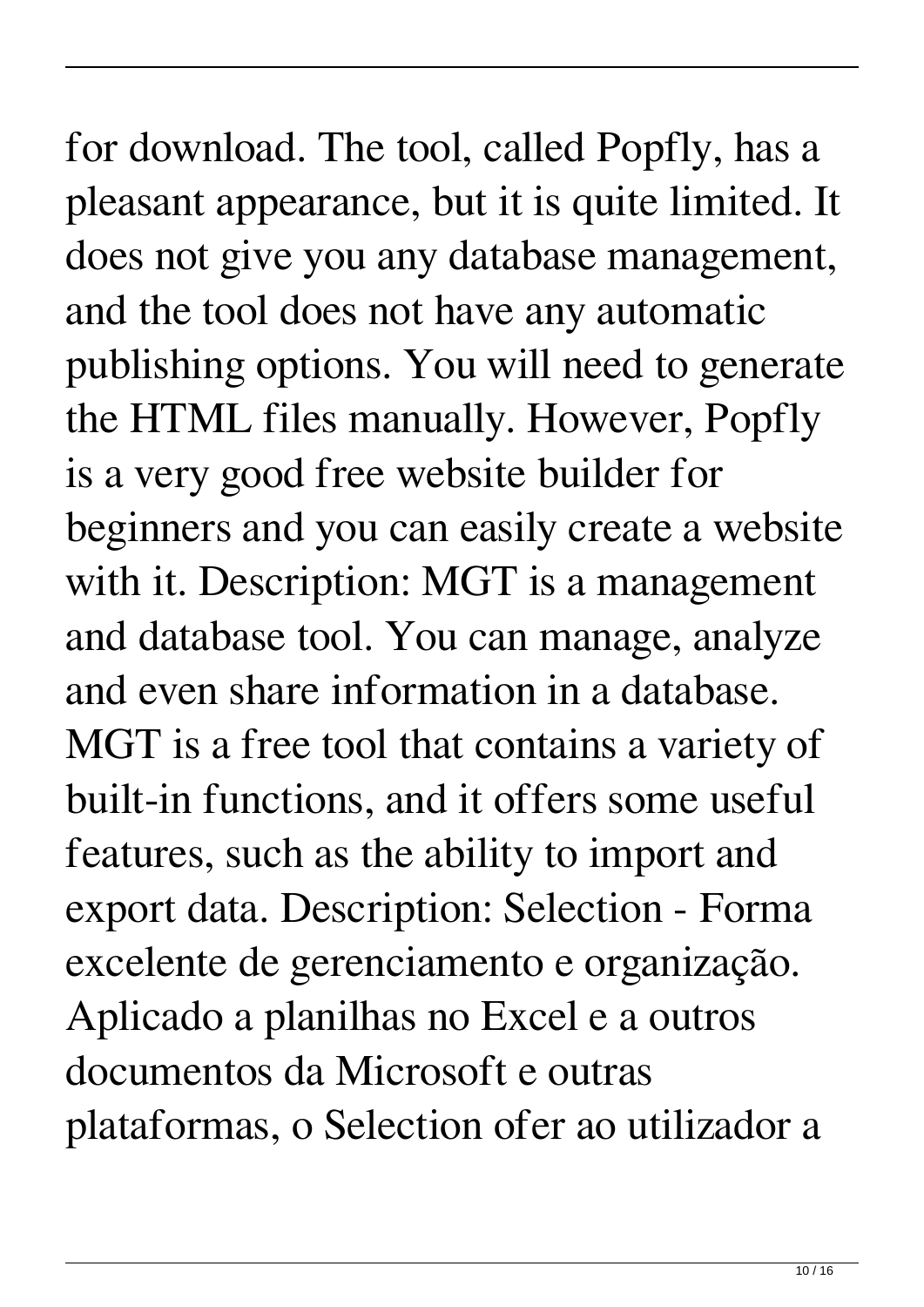oportunidade de criar ordenações bemsucedidas, como acontece no real mundo de negócios, sem precisar de ler teoricamente o manual. Description: This is an advanced web designer which supports a range of web design tools, including web page builders, vector editing, and HTML5. DesignSite can handle both user-friendly interface and powerful coding. DesignSite comes with comprehensive website designing tools and you can easily build an attractive and professional website. Description: Deluxe Cache Cleaner - Pro is an easy-to-use, complete solution for cleaning browser caches, cookies, and temporary Internet files

**What's New in the Six Sigma Toolbox?**

This chapter lists an overview of all the procedures included in the companion book: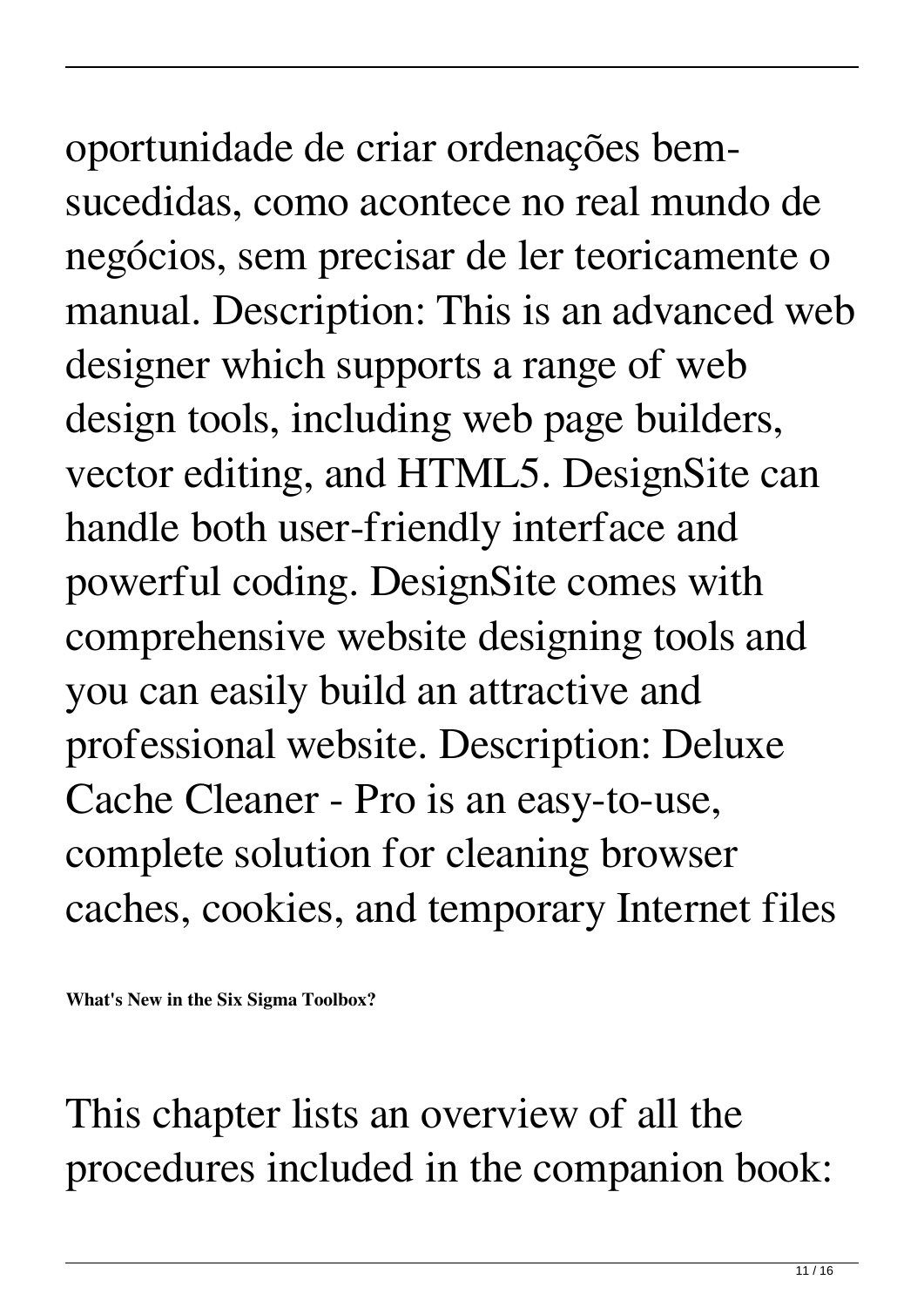1.Introduction 1.1The reader is assumed to have a basic understanding of the statistical concepts required to understand this chapter. To get a better understanding of these concepts, refer to any of the following recommended books: 1.4Starting with a clean copy of the spreadsheet, first delete the cells that you do not need. You can do this by selecting all the cells that you want to delete and then pressing the Delete key. 2.2Each statistical procedure in this chapter is described as a step. 2.3The directions provided for each procedure are given in the same order as the procedures are presented in this chapter. When you start an operation, please follow the directions carefully. If you get stuck, contact the author for clarification or assistance. 2.4The operations are performed in the same order as they are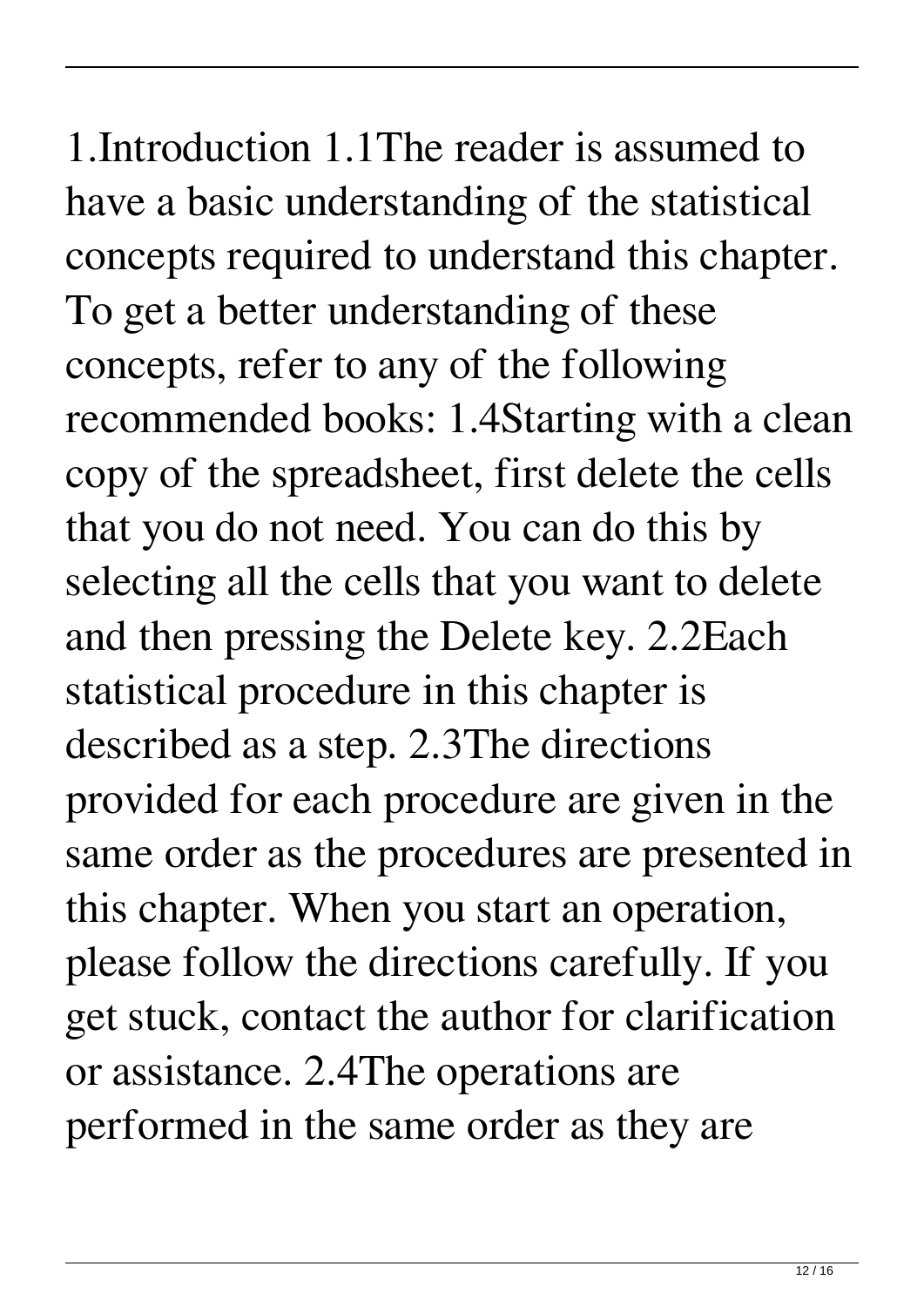## presented in this chapter. The operations are listed in the order in which they are performed in the spreadsheet. Please read the instructions carefully before starting any operation. 2.5Refer to the tools in the book (at the end of this chapter) for guidance on how to use the spreadsheet. 2.6All the statistics are performed on a Microsoft Excel spreadsheet. The Excel spreadsheet is the database used to record all the calculations and results. 2.7The author assumes that readers have the basic skills needed to use Excel. If you do not have sufficient skills to create or edit a spreadsheet, you can download a free trial version of Excel from Microsoft and practice using it. 2.8The author assumes that readers have a basic understanding of the SQL language and

syntax and that they know how to use a SQL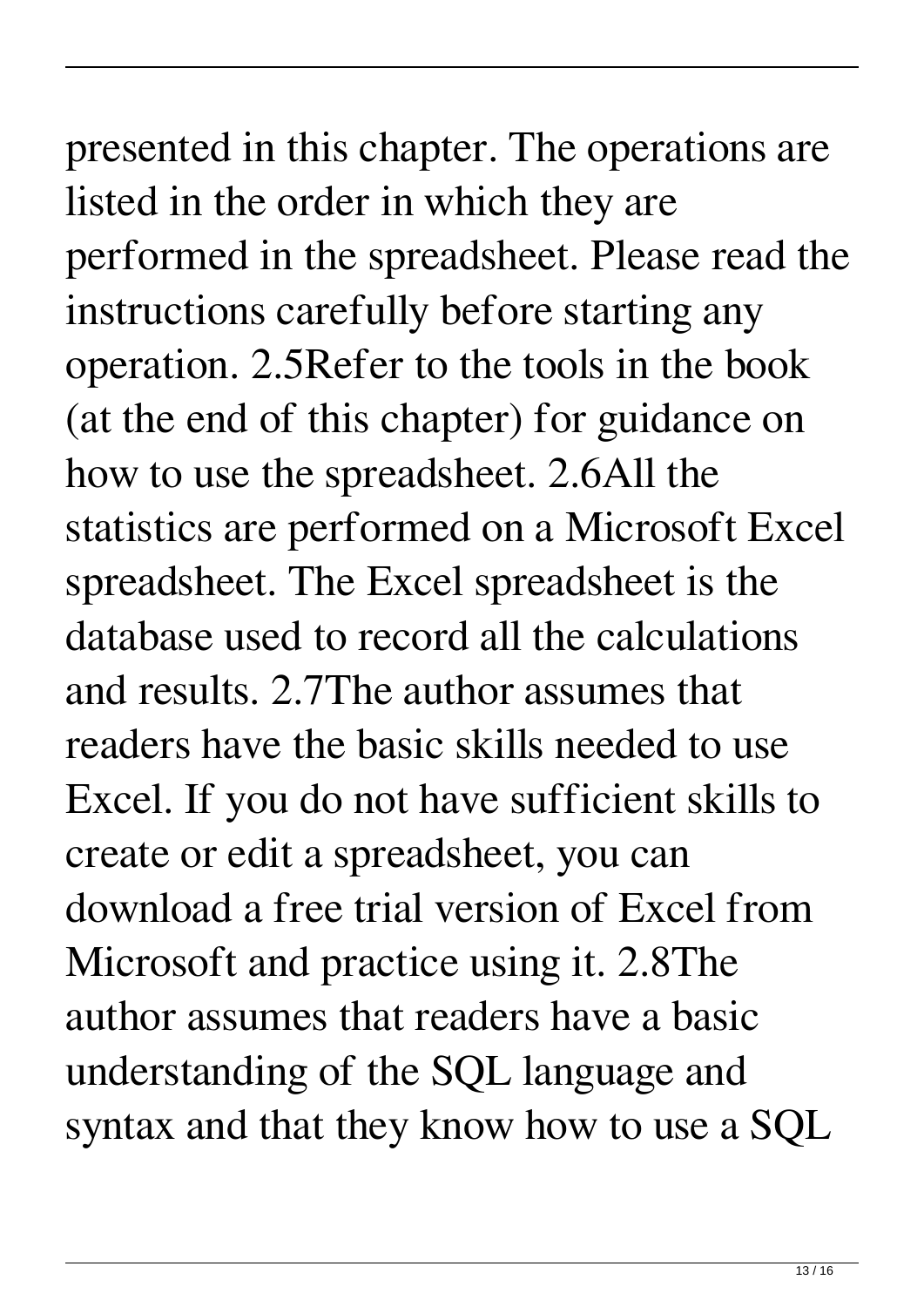database. 3.1The statistics are calculated in two modes: analysis mode and simulation mode. Analysis Mode 3.2The operation in this mode produces a numerical result, which represents the outcome of the random experiment. Simulation Mode 3.3The operation in this mode produces a result that can be used to perform statistical simulations. 3.4The statistical simulation is the process of testing the hypothesis. This mode allows the use of the 'if-then' instructions. 3.5The 'ifthen' instructions determine whether the measured result in analysis mode is consistent with the hypothesis. 3.6If the result is consistent with the hypothesis, then the hypothesis is accepted. 3.7If the measured result is inconsistent with the hypothesis, then the hypothesis is rejected. 4.1Before starting any procedure, make sure that the data you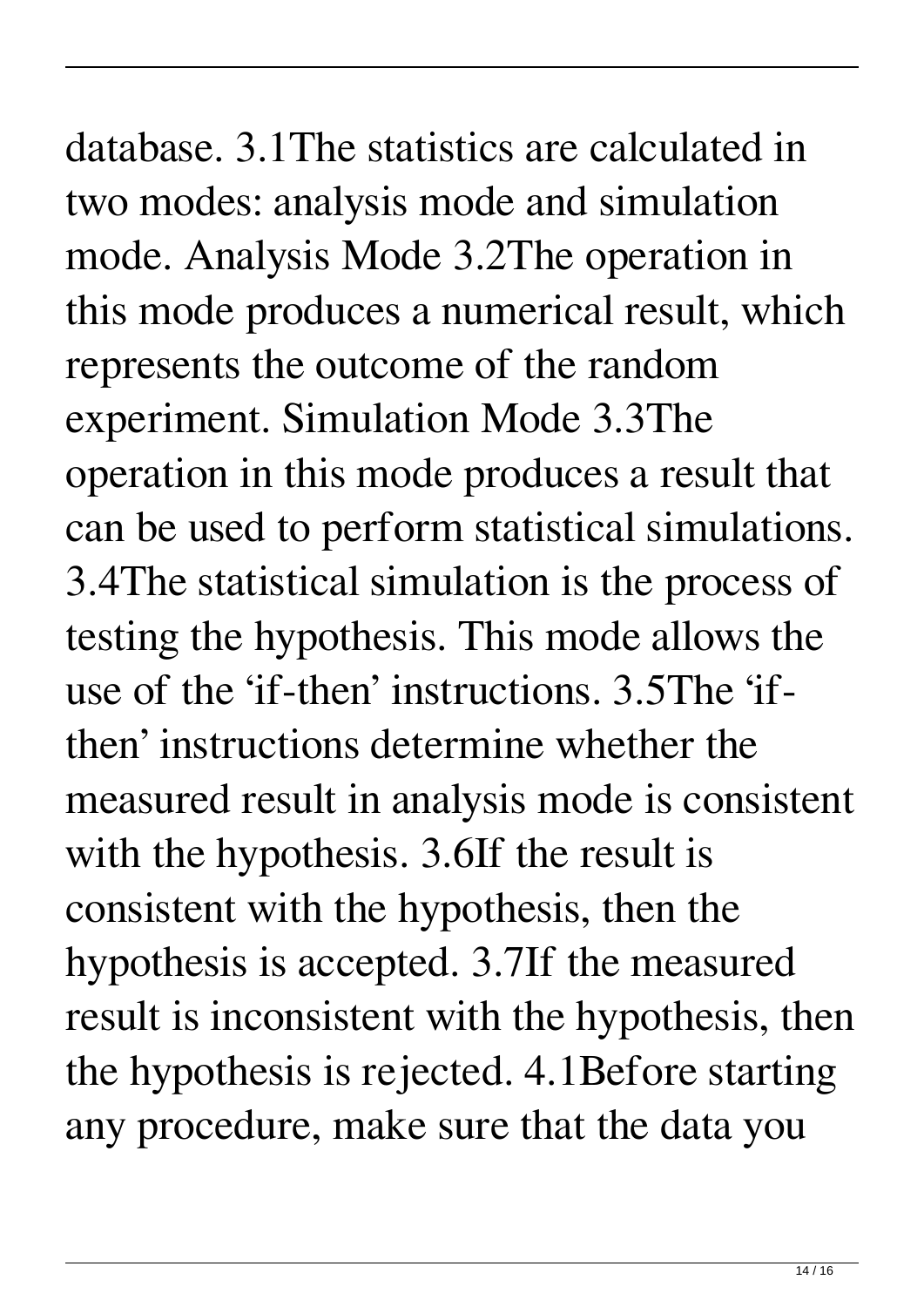are using in the spreadsheet have been properly formatted. 4.2The author assumes that you are familiar with these functions: 4.3The first step in performing an operation is to define which operation you are going